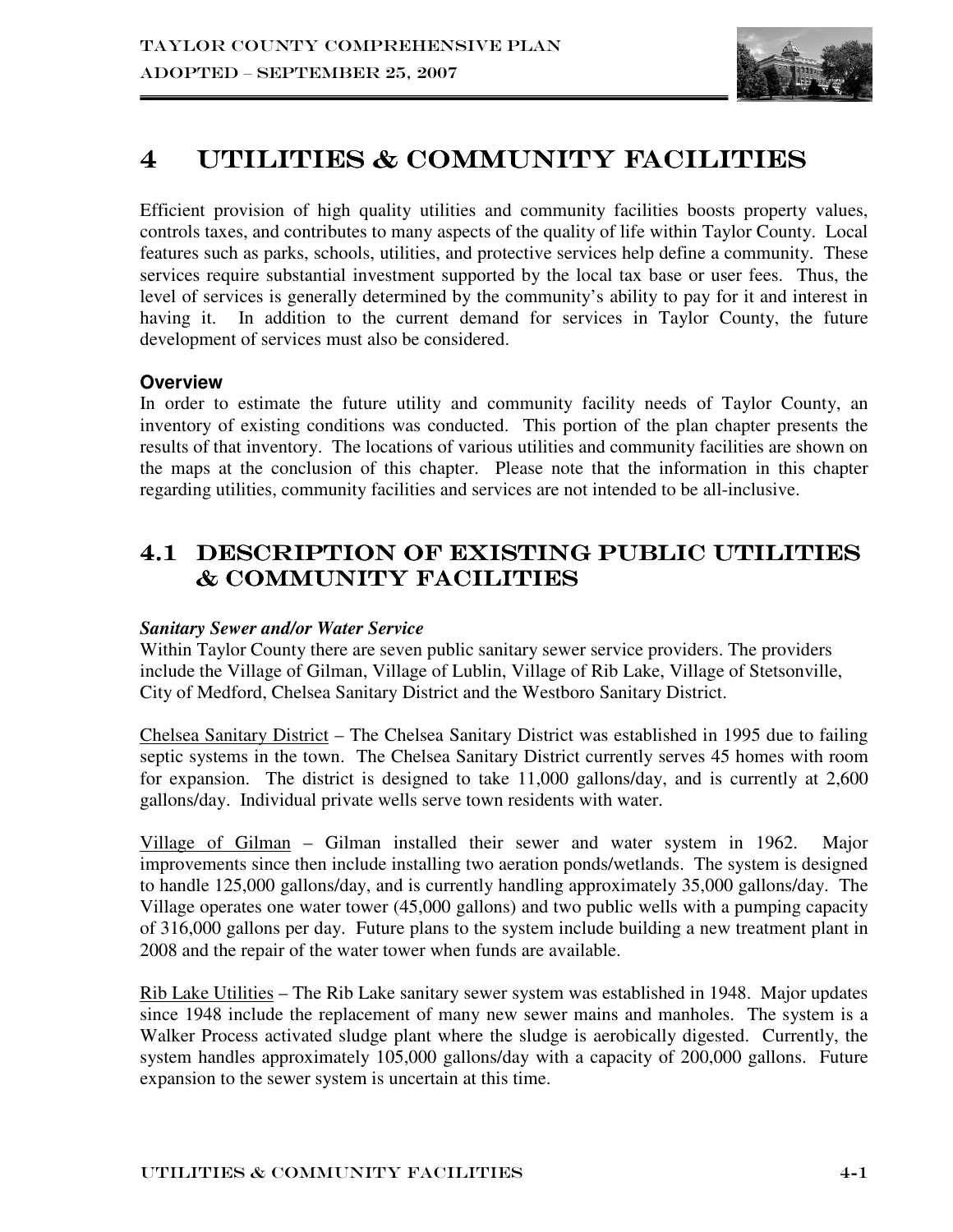

The public water system in Rib Lake consists of 2 operating wells with a pumping capacity of 640,000 gallons/day with a water tower that can hold 200,000 gallons of treated water. There are currently no future plans to extend the water system.

City of Medford – The City of Medford provides sanitary sewer service within its municipal limits. The Medford Wastewater Treatment plant is designed to treat a flow of 1.45 million gallons per day (mgd) (receiving an average of 1.01 mgd), while serving a population of nearly 4,400. Approximately 27% of the flow originates from industrial sources. Wastewater used in the city moves from homes, businesses, institutions and industries via a sanitary sewer system to the wastewater treatment facility. The wastewater treatment facility removes wastes from the water before it's discharged into the Black River. The last major plant renovation was completed in 1988. A chlorination and dechlorination building was added in 1990 and ferric chloride phosphorus removal was added in 1999.

The City of Medford water utility provides water service to approximately 2,072 customers located within the city limits. Residential customers consume approximately 45% of total annual water sales with the remaining portion being consumed by commercial, industrial and public users. The water system consists of five wells and two water towers with a well capacity of 1,584,000 gallons/day, excess capacity of 910,810 gallons/day, a storage capacity of 900,000 gallons and 310 fire hydrants. In 1997, the city installed a system to monitor its five wells and one water tower. In 1999, the city developed well #11 a new well and established a new test bench for testing meters. In 2003 the city erected its second water tower.

Village of Stetsonville – The main sewer system in the Village of Stetsonville was installed in the early 1960's. The treatment plant was upgraded in 2000 along with one mile of main sewer system. The system is a Sand Filter System, which consists of one aerated cover pond and a 300'X100' sand filter. The treated water is discharged into the west branch of the Deer River. Currently, the system handles an average of 60,000 gallons/day with a capacity to handle 88,000 gallons. There are no future plans to expand the sewer system. Residents in the Village of Stetsonville obtain their water through individual private wells.

Town of Westboro Sanitary District  $#1$  – The sanitary sewer district was installed in 1977 with two major upgrades in the last 20 years. The system is a re-circulating and filter system, with the treated effluent discharged into Silver Creek. The district is designed to handle 20,000 gallons per day, but currently uses an average of approximately 7,000 gallons. In 2007, there is a \$1.35 million facility expansion planned. The public water system in Westboro was installed in 1987- 88. The system consists of two wells with pumping capacity of 864,000 gallons per day. There are no future plans for expansion of the system, but upgrades are possible.

Village of Lublin Sanitary District – The Lublin Sanitary District serves residents of the community and has available expansion capacity. Individual private wells serve village residents with water.

All areas not served by municipal sewer depend on Private Onsite Wastewater Treatment Systems (POWTS), commonly known as septic systems. The Wisconsin Department of Commerce (DOC) and Wisconsin Counties are jointly responsible for the regulation and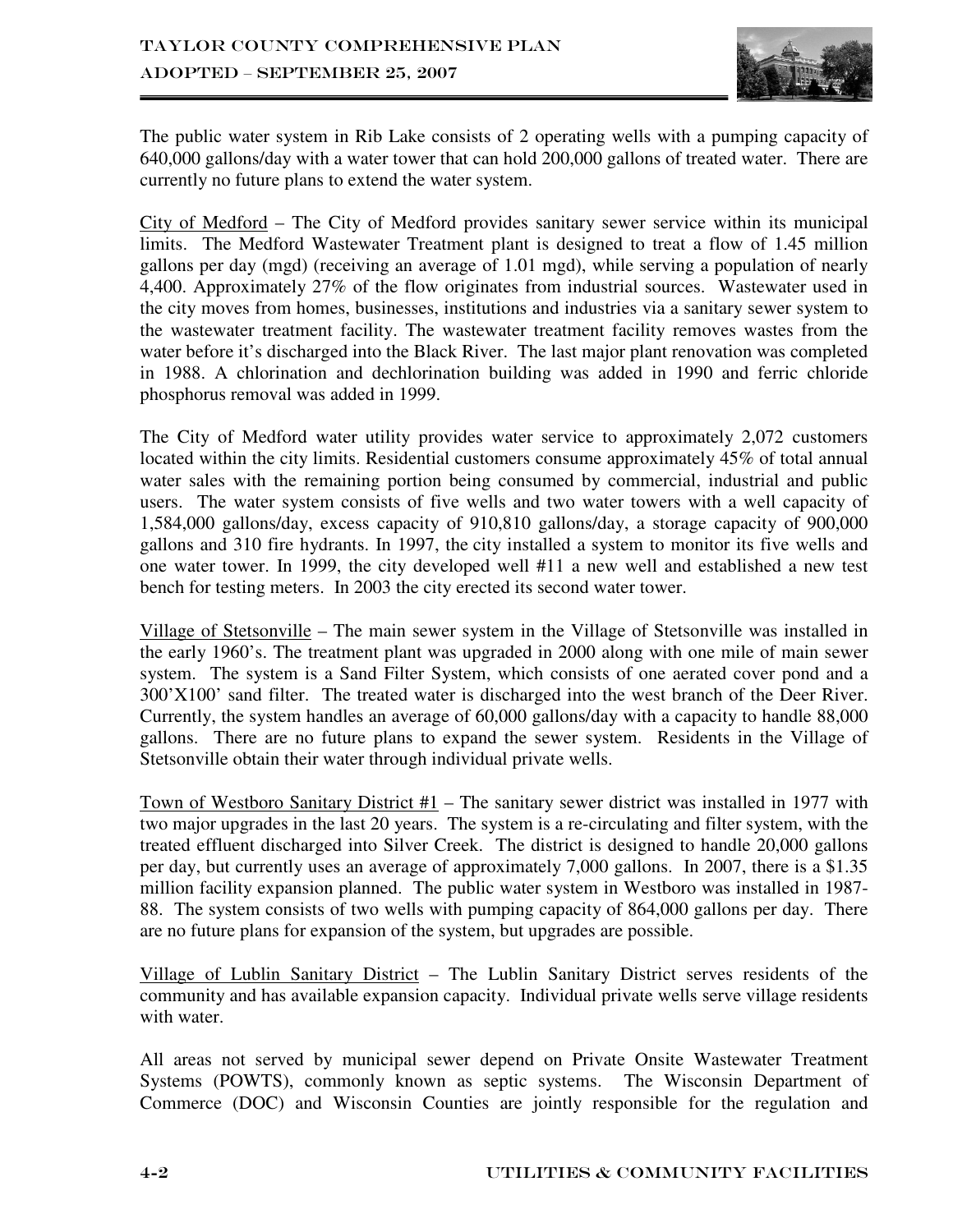

monitoring of POWTS. In July of 2000, the DOC completed major revisions to the state Plumbing Code (Comm 83) with the intent of allowing the use of more diverse technology in the design of POWTS. Soil conditions dictate the types of POWTS that are suitable for use in any given site. Taylor County Zoning is responsible for permitting and certifying installation and completion of residential and commercial systems in all townships.

#### *Stormwater Management*

The goal of stormwater management is to prevent runoff from delivering pollutants or sediment to lakes, rivers, streams, or wetlands. Commonly applied stormwater management tools include: ditches, culverts, grassed causeways/waterways, rock chutes, retention basins or settling ponds, curb and gutter, storm sewer, and construction site erosion control. State law requires certain construction sites, municipalities, and industrial sites to obtain Stormwater Discharge Permits from the WDNR. Incorporated communities with a population less than 50,000 are not required to obtain a permit. Industrial sites are categorized based on their potential for contamination of stormwater runoff.

Ditches, culverts, and local topography are the primary stormwater management tools, for the majority of Taylor County. None of the cities or villages in Taylor County currently holds a Stormwater Discharge Permit from the WDNR.

#### *Telecommunication Utilities*

Local telephone service within Taylor County is provided by six providers including CenturyTel, Midway Telephone Company, Rhinelander Telephone Company, Powercom Corporation, Trinsic Communications Inc., and Verizon North Inc. Multiple companies are available to provide long distance telephone and Internet services.

## *Electric & Gas Utilities*

A number of electric utility providers serve Taylor County residents and businesses. Major providers include Jump River Electric Cooperative, Clark Electric Cooperative, Taylor Electric Cooperative, Xcel Energy, and Medford Electric Utility. Smaller providers include Chippewa Valley Electric and Price Electric Cooperative. See Map 4.1 for Taylor County Utilities.

#### *Power Plants/Pipelines/Substations/Transmission Lines*

Currently, there are no power plants (hydro, coal, or nuclear) but there are 14 substations, two pipelines, and electrical transmission lines in Taylor County. See Map 4.1 for substations, pipelines, and electrical transmission line locations.

Pipelines - Enbridge Pipelines Inc. operates the Lakehead System pipeline that enters Taylor County in Pershing and extends southeast through Aurora, Gilman, Ford, Roosevelt, Maplehurst and into Clark County. This line is used to transport oil and petroleum related products from Canada to the U.S. A major expansion of the pipeline began in 2007 and is projected to conclude in 2008.

Substations - Substations are installations at which electricity is received from one or more power stations for conversion from alternating to direct current, reducing the voltage, or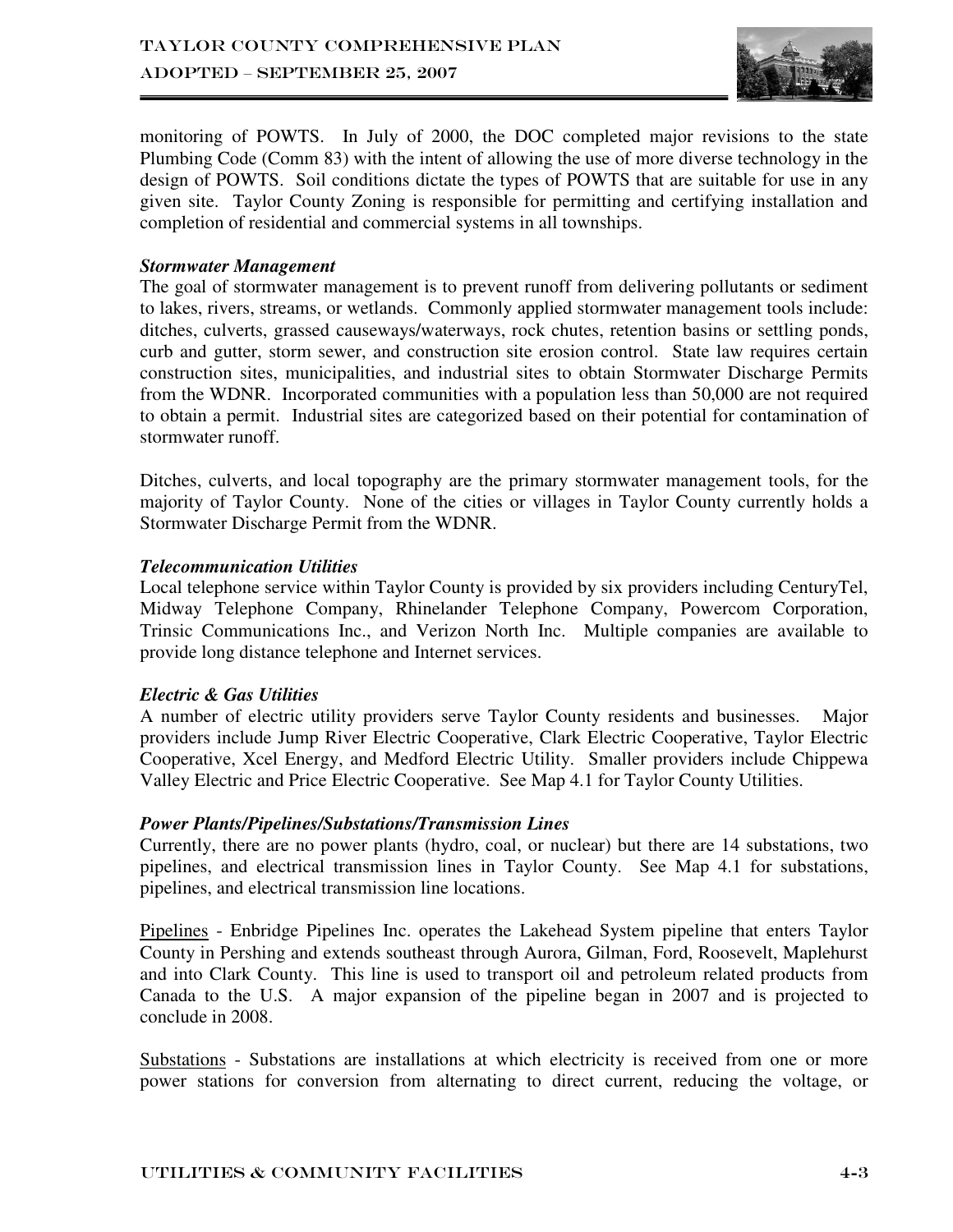

switching before distribution by a low-tension network. There are 14 substations (▲) located in Taylor County with their location shown on Map 4.1.

Arrowhead to Weston 345 kV Transmission Line - The main element of this project is the construction of a high capacity 345kV transmission circuit to help strengthen the bulk transmission system serving the North Central region of the US and Central Canada. The line would be built between the strong electrical systems of Central Wisconsin and Northeastern Minnesota and would provide a second high capacity route for electric energy to traverse the Wisconsin/Minnesota transmission system.

The proposed Arrowhead-Weston power transmission line is being developed by the American Transmission Corporation (ATC) and will bisect the southwest corner of Taylor County and follow the current pipeline path. Taylor County and municipalities in the county on the route of the Wausau to Duluth transmission line will be paid fees associated with the construction and ongoing maintenance of the transmission line. The Wisconsin Legislature approved payment of both one-time and annual impact fees to counties and municipalities through which high-voltage transmission lines are routed.

Based on information currently available to local governments, the ATC has proposed to provide a one-time environmental impact fee of \$1,610,014 and an annual impact fee of \$96,600 to be split 50/50 between Taylor County and all of the municipalities in which the line passes. Table 4-1 details the impact fee breakdown.

The one-time environmental impact fee distributes 5 percent of the total cost of the project between the counties and municipalities affected by the line. The money must be used for park conservancy, wetlands or other similar environmental programs, or other approved activities.

| <b>Municipality</b>          | Miles of<br><b>Transmission Line</b> | <b>One-Time Fee</b> | <b>Annual Fee</b> |  |
|------------------------------|--------------------------------------|---------------------|-------------------|--|
| Aurora                       | 5.4                                  | \$207.992           | \$12,479          |  |
| Ford                         | 2.5                                  | \$96,293            | \$5,778           |  |
| Lublin                       | 0.8                                  | \$30,814            | \$1.849           |  |
| Maplehurst                   | 0.3                                  | \$11,555            | \$693             |  |
| Pershing                     | 4.9                                  | \$188,734           | \$11,324          |  |
| Roosevelt                    | 7.0                                  | \$269.619           | \$16,177          |  |
| 20.9<br><b>Taylor County</b> |                                      | \$805,007           | \$0               |  |
| Source: ATC 3/2006           |                                      |                     |                   |  |

**Table 4-1, American Transmission Impact Fee Disbursements** 

## *Solid Waste Disposal*

There are no open solid waste landfills within Taylor County. There are 32 closed waste disposal sites within the county, which includes the city and villages. Map 4.2 depicts abandoned and closed landfill sites in Taylor County. It is likely that many of these closed landfills are contaminated to some degree and therefore could be potential sources of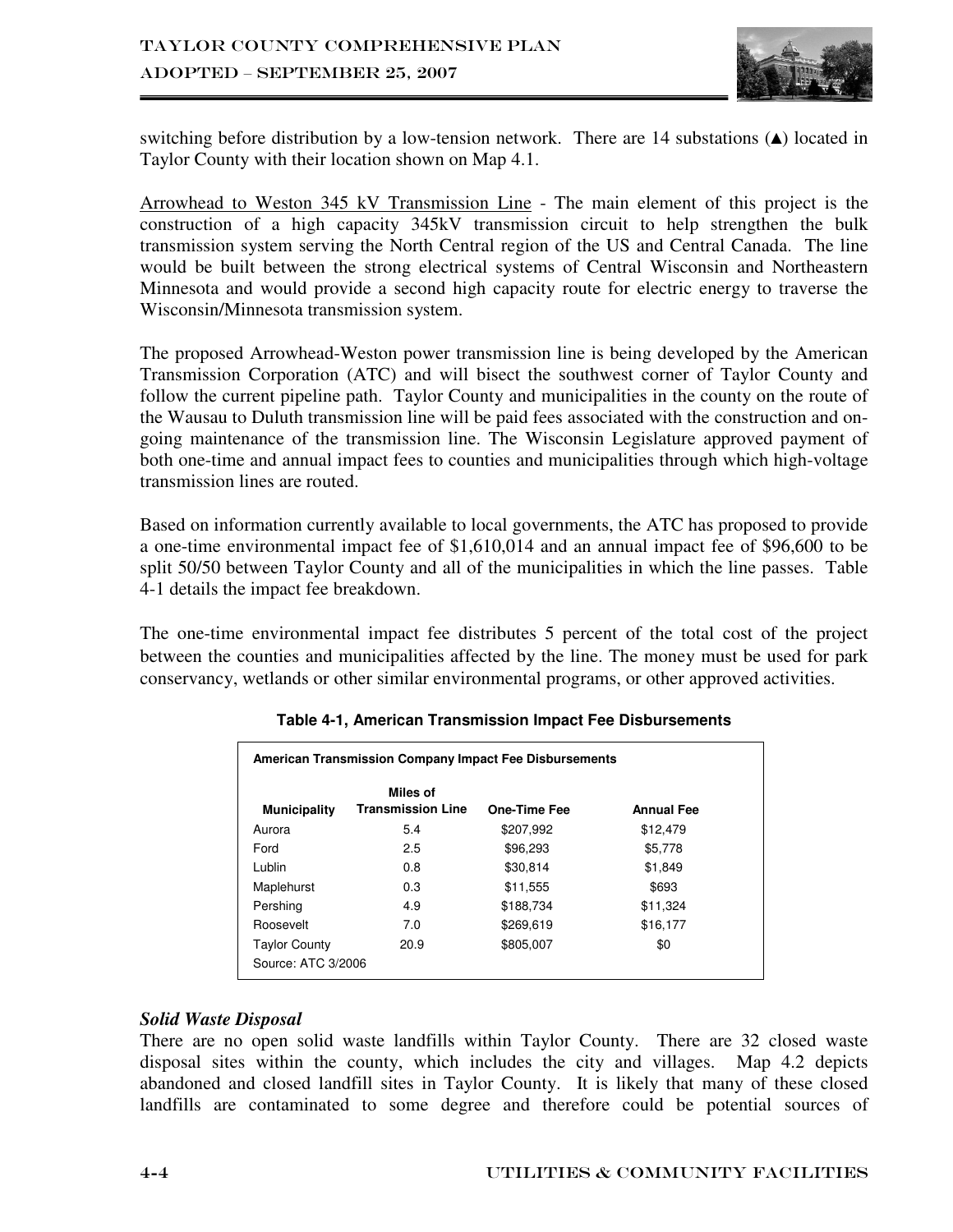

groundwater pollution. According to NR812.10(2), any well constructed within 1,200 feet of the edge of a landfill, must first obtain a variance from the DNR.

Primary providers of solid waste and recycling facilities and services include Waste Management and Veolia. According to the DNR, the majority of solid waste produced in Taylor County goes to either the Cranberry Creek Landfill operated by Veolia in Wood County or the Chippewa Falls Landfill operated by Waste Management. Waste haulers throughout the county also offer recycling collection as part of their garbage pickup schedule.

# 4.2 EXISTING COMMUNITY FACILITIES

## *Recycling Facilities*

The Taylor County Zoning Office administers the recycling program for specific municipalities within Taylor County. As the 'Responsible Unit' for seventeen municipalities (Browning, Chelsea, Cleveland, Deer Creek, Ford, Goodrich, Greenwood, Grover, Hammel, Jump River, Little Black, Lublin, Maplehurst, McKinley, Pershing, Roosevelt, Stetsonville and Taft) Taylor County Zoning Department manages and runs the recycling program. This entails writing grants, administering recycling ordinances, tracking expenses and revenues, maintaining and servicing trailers, and providing recycling information to the public. The Department also monitors tonnages moved, costs, number of haulers working in the area, oversees overall performance of the solid waste system, conducts mobile hazardous waste Cleansweeps and other collection programs as needed.

The Taylor County Zoning Department acts as the Responsible Unit for the City of Medford, Village of Rib Lake, Town of Rib Lake and the Town of Greenwood. However, the department does not manage their entire program, only the fiscal reporting elements are the responsibility of the Department as each local government coordinates and manages their own collection operations and events. Municipalities not included as part of the county's Responsible Unit work with the WDNR to run separate recycling programs.

The Cleansweep program in Taylor County has been extremely successful. In 2006, four separate collections were held where residents brought in 9,413 pounds of household hazardous wastes. Locations for these events vary by year, with recent collections being held in Taft, Lublin, Stetsonville, Medford, Hannibal, Rib Lake and Westboro. Taylor County contracts with Northwest Cleansweep who provides valuable technical assistance to households, farms, businesses, schools and municipalities in the region regarding the use and appropriate disposal of hazardous materials.

## *Schools*

Schools not only serve as a place for education, but also provide recreational areas and opportunities for use by communities and other groups and a place for employment. Taylor County is served by seven public school districts and a number of private/parochial schools. Map 4.3 displays the public school district service areas in Taylor County. The largest school district service areas include Medford, Gilman, and Rib Lake respectively. Table 4-2 displays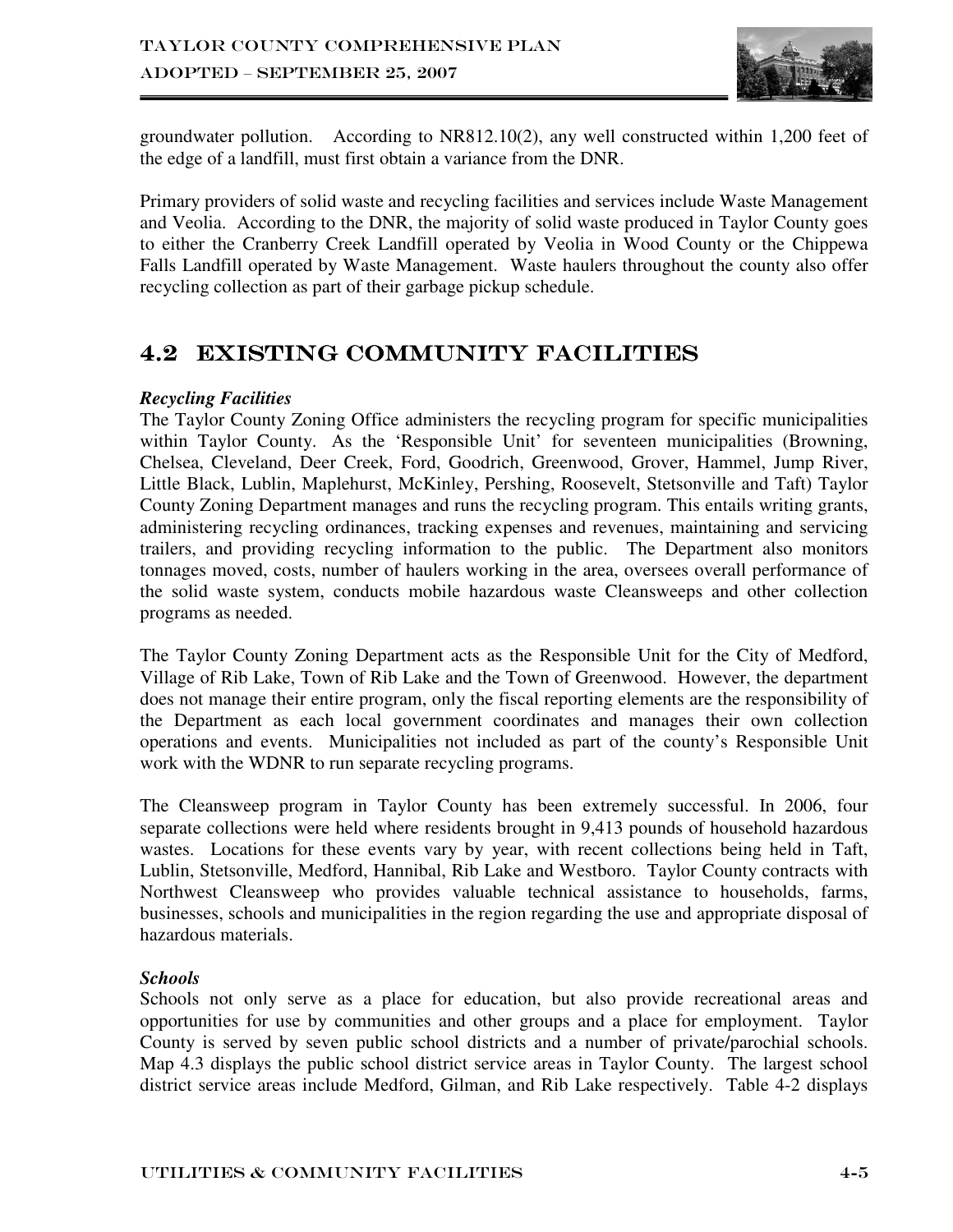

the name of each school district serving the county and the size of the district within Taylor County.

| Table 4-2: School Districts, Taylor County |                                            |             |  |  |
|--------------------------------------------|--------------------------------------------|-------------|--|--|
| <b>School District</b>                     | <b>Square Miles</b><br>in Taylor<br>County | % of County |  |  |
| Flambeau                                   | 15.73                                      | 2.0%        |  |  |
| Gilman                                     | 314.73                                     | 32.0%       |  |  |
| Owen-Withee                                | 28.49                                      | $3.0\%$     |  |  |
| Medford                                    | 345.99                                     | 35.0%       |  |  |
| Rib Lake                                   | 256.59                                     | 26.0%       |  |  |
| Stanley-Boyd                               | 9.62                                       | 1.0%        |  |  |
| Thorp                                      | 12.49                                      | 1.0%        |  |  |
| <b>Totals</b>                              | 983.64                                     | 100.0%      |  |  |

Source: NWRPC

All enrollment figures were obtained from the Wisconsin Department of Public Instruction unless otherwise noted. Decreases in enrollment have been seen in all school districts within Taylor County over the last ten years. Decreases can be attributed to a number of factors. Families having fewer children than in the past are one main factor. This trend is validated by the reduction in persons per household figures seen in the *Issues and Opportunities Chapter*. What follows is a brief description on each of the seven school districts in Taylor County.

The **Flambeau School District** consists of the Flambeau Charter School, Flambeau Elementary, Junior High, and High School all located in one facility at N4540 CTH I in Tony, Wisconsin (Rusk County). In Taylor County, the district covers most of the eastern half of the Town of McKinley. According to school district representatives, there were approximately 650 enrolled students in school year 2005-2006. <sup>1</sup>Since the 1996-1997 school year, enrollment has dropped from 710 to 670, a 5.6% decrease.

The **Gilman School District** is a PreK-12 school consisting of one building made up of the Gilman Elementary, Junior High, and High School. In Taylor County, all or parts of the Towns of Aurora, Cleveland, Grover, Jump River, Maplehurst, McKinley, Pershing, Roosevelt, Taft, and the Villages of Gilman and Lublin make up the district. According to school representatives, enrollment was approximately 500 students for the 2005-2006 school year. <sup>1</sup>Since the 1996-1997 school year, enrollment has dropped from 667 to 457, a 31.5% decrease.

The **Owen-Withee School District** encompasses three-quarters of the Town of Maplehurst and a very small portion of the southeast corner of the Town of Roosevelt in Taylor County. The one large, modern, one-story building consists of the Owen-Withee Elementary, Junior High, and High School, located in Clark County between the communities of Owen and Withee. According to the Wisconsin Department of Instruction, enrollment was 650 for the 2005-2006 school year. <sup>1</sup>Since the 1996-1997 school year, enrollment has dropped from 699 to 649, a 7.2% decrease.

 $\overline{a}$ 

<sup>&</sup>lt;sup>1</sup> Statistics taken from WI Department of Instruction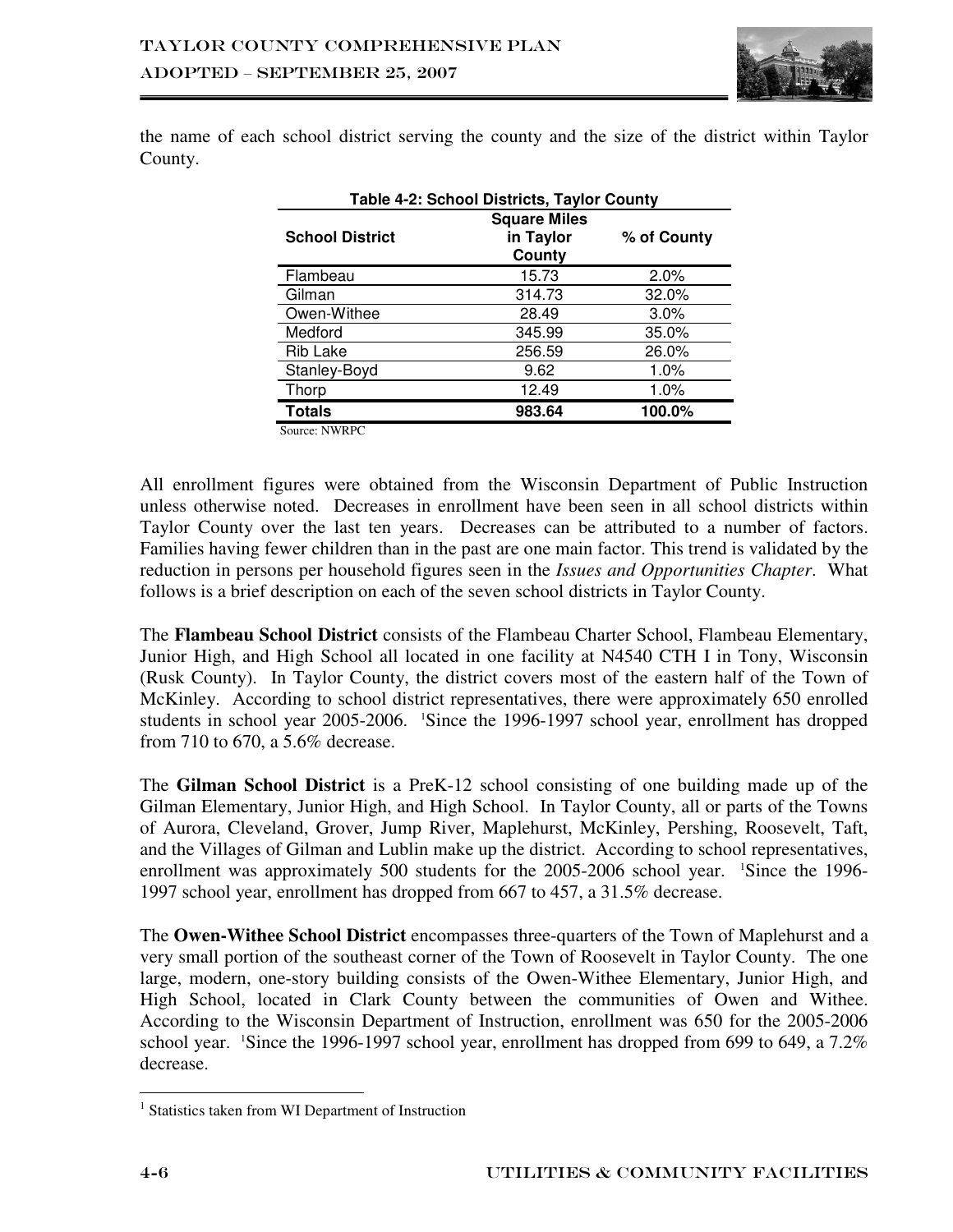

The **Medford Area School District** is the largest school district in Taylor County and includes all or part of the Towns of Browning, Chelsea, Deer Creek, Goodrich, Grover, Hammel, Holway, Maplehurst, Little Black, Medford, Molitor, the Village of Stetsonville and the City of Medford. The district has four separate facilities, which include the Medford Elementary School, located at 1065 W Broadway St., Medford Middle School, located at 509 Clark St., Medford High School located at 1015 Broadway St., and the Stetsonville Elementary School located at 5338 CTH A near the Village of Stetsonville. According to the Wisconsin Department of Instruction, the school enrollment for the 2005-2006 school year was 2,235. <sup>1</sup>Since the 1996-1997 school year, enrollment has dropped from 2,565 to 2,235, an 12.9% decrease.

The **Rib Lake School District** contains the Towns of Greenwood, Rib Lake, Westboro and the Village of Rib Lake. The district consists of three facilities, the Rib Lake Elementary and District Office located at 1236 Kennedy St., the Rib Lake Middle School located at 1296 North St., and the Rib Lake High School located at 1200 North St. According to school officials, enrollment was approximately 545 for the 2005-2006 school year. <sup>1</sup>Since the 1996-1997 school year, enrollment has dropped from 656 to 459, a 30.0% decrease.

The **Stanley-Boyd Area School District** covers a small area in the west-southwest corner of the Town of Taft. The district is a Pre K-12 district consisting of the Stanley-Boyd Elementary/Middle/High School located at 507 East  $1<sup>st</sup>$  Avenue in Stanley and the Boyd Elementary School located at 303 Park St. in Boyd. According to the school district website, enrollment was  $982$  for the  $2005$ - $2006$  school year. <sup>1</sup>Since the 1996-1997 school year, enrollment has dropped from 1,201 to 971, a 19.2% decrease.

The **Thorp School District** covers a small area in the southeast corner of the Town of Taft in Taylor County. One facility located at 605 South Clark St. in Thorp houses the Elementary-Middle and High School. According to the Wisconsin Department of Instruction, enrollment for the 2005-2006 school year was 623. <sup>1</sup>Since the 1996-1997 school year, enrollment has dropped from 668 to 623, a 6.7% decrease.

## *Colleges*

Northcentral Technical College (NTC) represents a 10-county district with its central campus located in Wausau. NTC has a regional campus located at 624 E College in Medford, which is the only college located in Taylor County.

## *University of Wisconsin-Extension*

Through cooperative agreement between Taylor County and the University of Wisconsin, the Taylor County Cooperative Extension Department assists and provides educational programs in agriculture and agribusiness, community and economic development, natural resources, family living and youth development. Additional UW-Extension "Specialists" are also available to assist residents and businesses in Taylor County.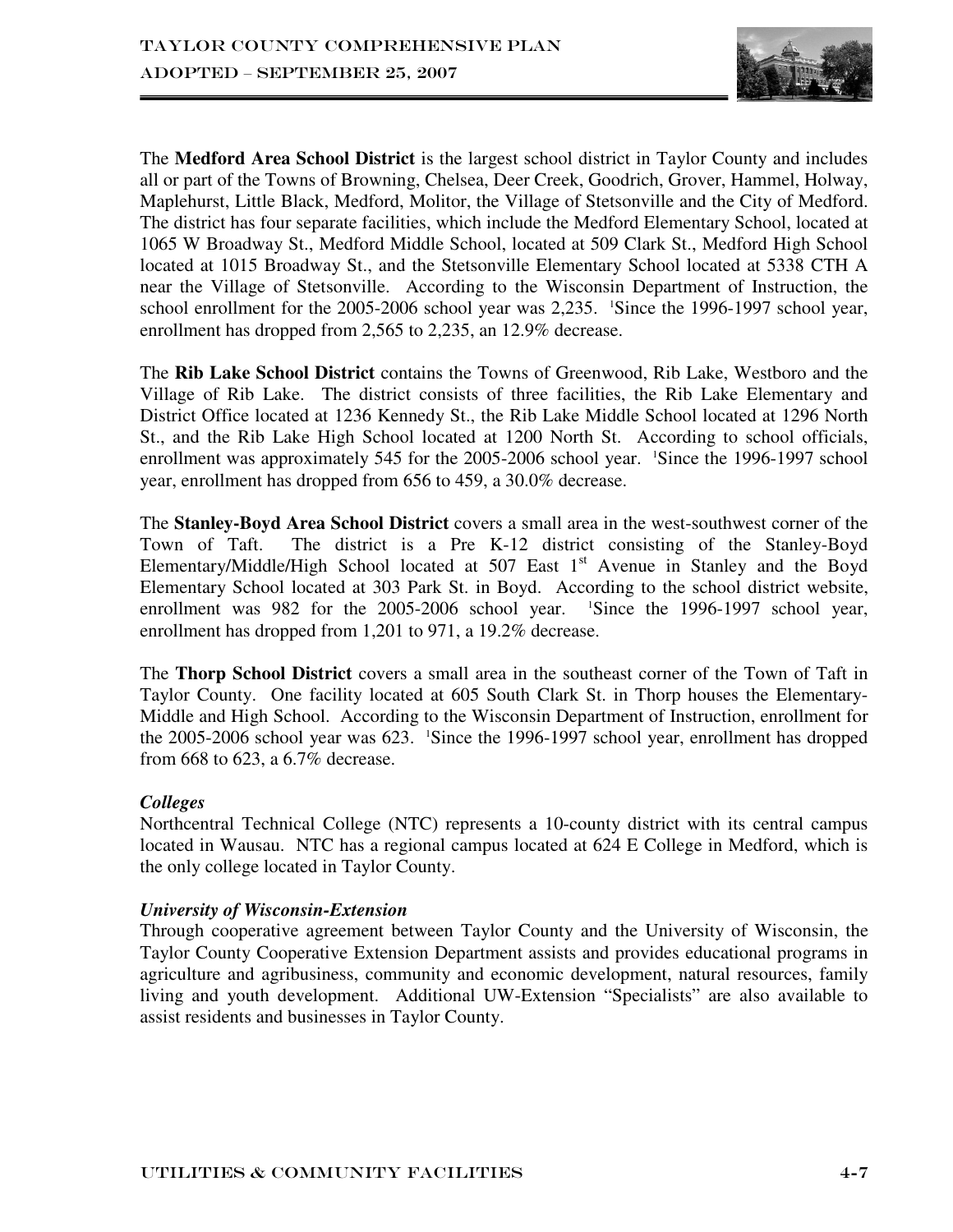

## *Libraries*

There are five public libraries in Taylor County. Library names and locations are listed below. It should be noted that some residents in far-reaching areas of Taylor County patronize libraries located in other counties.

- **Francis L. Simek Memorial Library** 400 North Main Street, Medford
- **Jean M. Thomsen Memorial Library** 105 N. Gershwin Street, Stetsonville
- **Rib Lake Public Library** 655 Pearl Street, Rib Lake
- **Westboro Public Library** N4941 Center Street, Westboro
- **Western Taylor County Public Library** 4th & Main Street, Gilman

## *Parks, Recreation & Trail Facilities*

Taylor County has made a commitment to continue to provide and maintain an excellent countywide park system that provides a wide variety of recreational activities and facilities. The following is a list of County Parks in Taylor County. Municipal parks and associated facilities are also located in Medford, Rib Lake, Jump River, Stetsonville, Gilman, Chelsea, and Westboro. For more information on these facilities, as well as for recommendations for new developments and/or improvements to these facilities, reference the *Taylor County Outdoor Recreation Plan 2004-2008.*

- Diamond Lake Park
- **Perkinstown Winter Sports Area**
- Sackett Lake
- Chelsea Lake
- Wood Lake
- Gertsberger Park
- Wellington Lake
- $\Box$  Camp 8
- **Miller Dam Boat Access (Dam** Facility)
- **Miller Dam/Lions Park**
- **Spruce Lake**
- Shearer Lake
- Goodrich Dells Park\*
- Education Center Park Development
- South Harper Lake
- $\blacksquare$  Big Spirit Lake
- Esadore Lake

\* not yet developed

## *Other Recreational Resources*

Taylor County has a diverse, natural resource base providing a variety of recreational opportunities such as camping, hiking, picnicking, hunting, fishing, cross-country skiing, ATV and snowmobiling, swimming, sightseeing, and wildlife observation. The county maintains an excellent forest and park system including 17,500 acres of county forestlands. What follows is a brief overview of some major recreation opportunities that complement the county park system.

**Pershing Wildlife Area** 

Established in 1953, the Pershing Wildlife Area consists of two large and separate tracts, encompassing approximately 7,400 acres of three distinct habitat types (wetlands, brushprairie, and forests), which are intensively managed for the production of Sharp-tailed Grouse and waterfowl. The Fisher River and associated tributaries, which support several rare, threatened and endangered species, runs through the area. The property contains 15 flowages and gravel trails, as well as an osprey, cormorant and heron rookery.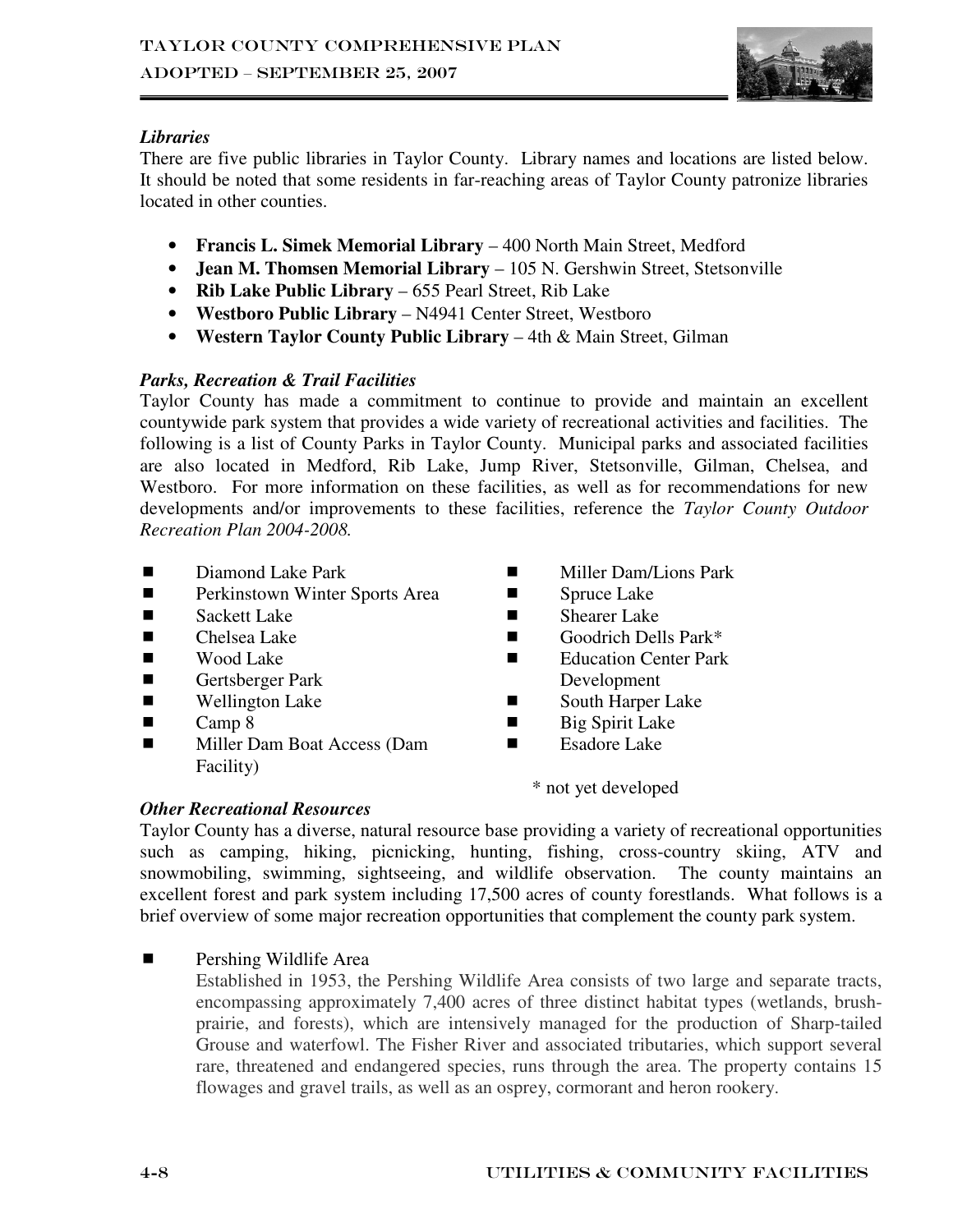

- Chequamegon-Nicolet National Forest The Chequamegon-Nicolet National Forest covers one-third or approximately 123,000 acres in north central Taylor County and offers lakeshore campgrounds, recreational trail systems, and picnic and water access facilities. There are seven established campgrounds with different facilities at each one. They include: Chippewa, Eastwood, Kathryn Lake, North Twin Lake, Picnic Point, Spearhead Point and West Point.
- Chequamegon Waters Flowage This 3,000-acre flowage boasts some of the best bass fishing to be found. The Chippewa Campground is located on this flowage, which offers multiple amenities.
- **Mondeaux Flowage**

As a summer recreation site, the Mondeaux Flowage has a sand beach for swimming, a playground, shelter, historic concessions stand, public picnicking and boat landing. Camping is found at Spearhead Point. Hiking trails include the Ice Age Trail and the Mondeaux Nature Trail.

- Ice Age National Scenic Trail This scenic segment of the Ice Age Trail runs diagonally across Taylor County. A segment approximately 40 miles long traverses the Chequamegon-Nicolet National Forest.
- $\blacksquare$  Rib Lake Ski & Snowshoe Trail The Rib Lake area ski trails feature a 20K community trail. Access to the trail is on Little Rib Road in Rib Lake, where the trail begins.
- **Perkinstown Motorized Trail** From the trailhead located about 14 miles west of Medford on State Highway 64, this twoway traffic trail winds for 20 miles through the Chequamegon-Nicolet National Forest's Perkinstown Hills to its northern terminus, located approximately one mile from the Chequamegon Waters Campground.
- **Perkinstown Winter Sports Area** Located in the Chequamegon-Nicolet National Forest, this winter park provides 22 miles of cross-county ski trails and inner tubing. Facilities include a warming chalet offering food and beverages along with cross-country ski rentals.

# **Snowmobiling**

One of the most popular winter sports in Taylor County, there are over 300 miles of wellgroomed snowmobile trails that crisscross the county and connect to the network of Wisconsin trails.

**Pine Line Recreational Trail** This 26.1 mile recreational trail was once a rail line and named such because of the Eastern White Pine shipped on the route. The Medford to Prentice Rail/Trail or "Pine Line" winds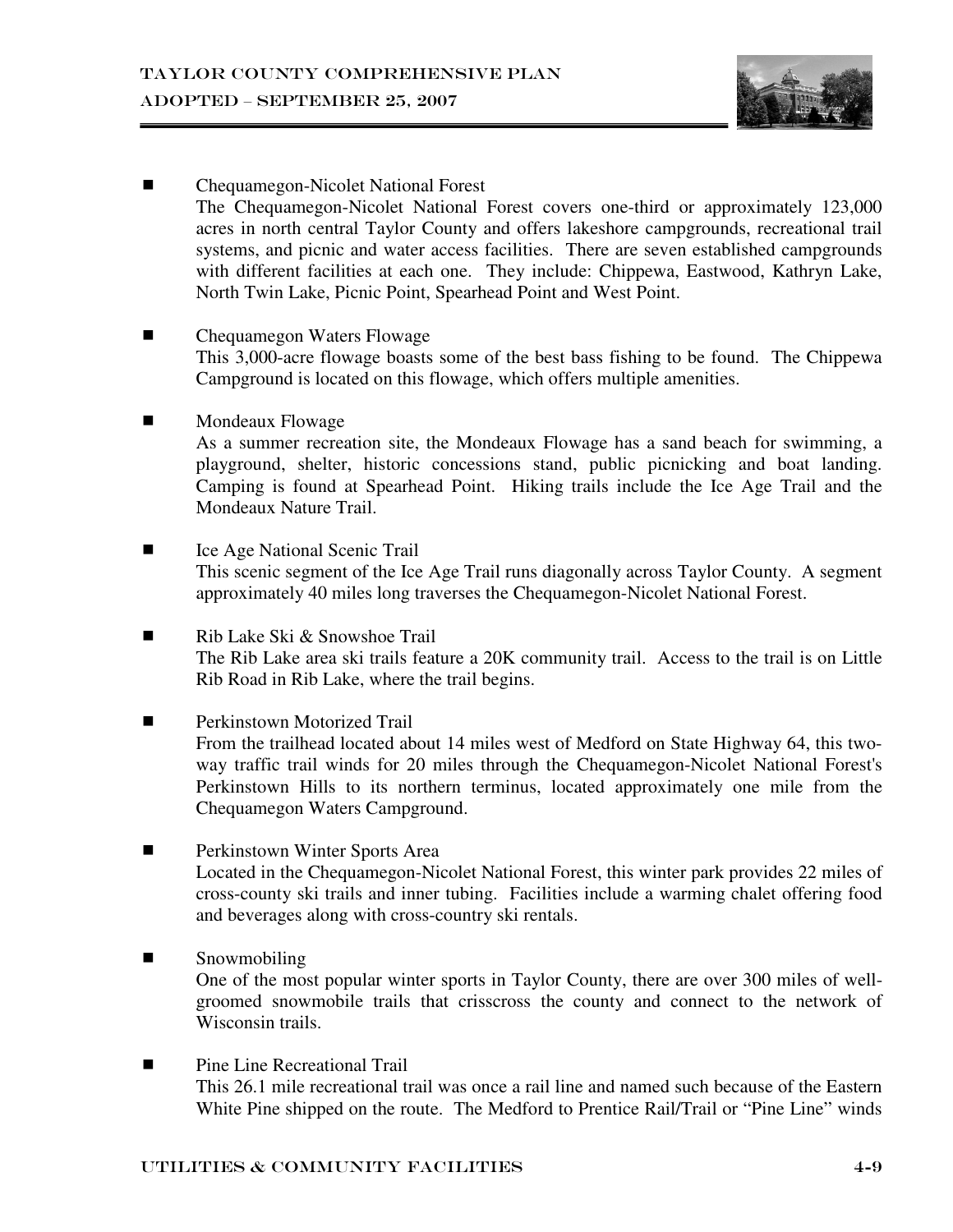

its way between the City of Medford in Taylor County (16 miles) and north to the City of Prentice in Price County. The Pine Line is open for free non-motorized use (April 1-November 30) and motorized use (snowmobiling and ATV's December 1-March 31).

■ Camp 8 ATV Area and Trail System The trailhead is located 5.5 miles east of Rib Lake where 12 miles of trail are situated on 17,600 acres of County Forest property in Northeaster Taylor County. An added attraction at Camp 8 is the Wood Lake Campground.

#### *Fire Departments*

Fire protection within Taylor County is provided by nine fire departments (seven in Taylor County) as shown by Map 4.4. Table 4-3 indicates the total square miles covered by each department. Fire departments with the largest service areas in the county include Medford, Gilman, Rib Lake and Westboro.

| <b>Table 4-3: Fire Departments, Taylor County</b> |                     |  |  |  |
|---------------------------------------------------|---------------------|--|--|--|
| <b>Fire Department</b>                            | <b>Square Miles</b> |  |  |  |
| Gilman                                            | 180                 |  |  |  |
| Jump River                                        | 36                  |  |  |  |
| Jump River & Sheldon                              | 18                  |  |  |  |
| Lublin                                            | 60                  |  |  |  |
| Medford                                           | 298                 |  |  |  |
| Medford & Stetsonville                            | 12                  |  |  |  |
| Owen                                              | 16                  |  |  |  |
| <b>Rib Lake</b>                                   | 131                 |  |  |  |
| Sheldon                                           | 18                  |  |  |  |
| Stetsonville                                      | 90                  |  |  |  |
| Westboro                                          | 125                 |  |  |  |
| $\alpha$ $\lambda$ $\mu$ $\eta$                   |                     |  |  |  |

Source: NWRPC

The **Gilman Rural Fire Department** is located at 365 E McSloy St. in the Village of Gilman and serves the Village of Gilman and the Towns of Aurora, Cleveland, Ford, Pershing, and Taft. The department is staffed by 38 volunteer fire fighters, responds to approximately 30 calls per year, and has an Insurance Services Office (ISO) rating of <sup>1</sup>8. Department equipment includes: 701-Pumper with 1500 GPM-1000 gallon. Booster, 702-Tanker with 500 GPM-1250 gallon Booster, 703- Pumper with 500 GPM-1000 gallon Booster, 704-Tanker with 250 GPM-100 gallon Booster, and 706-Tanker with 250 GPM-3150 gallon Booster. All dispatch is through the Taylor County Sheriff's Department and there are mutual aid agreements with all neighboring departments. The department has future plans to rehabilitate the existing fire hall with a new roof, and the department recently received an "assistance to fire fighters" grant to replace and improve safety equipment.

<sup>&</sup>lt;sup>1</sup> The ISO rates fire protection service for communities across the United States. The rating system scale is based on a 1-10 scale with 1 being the best.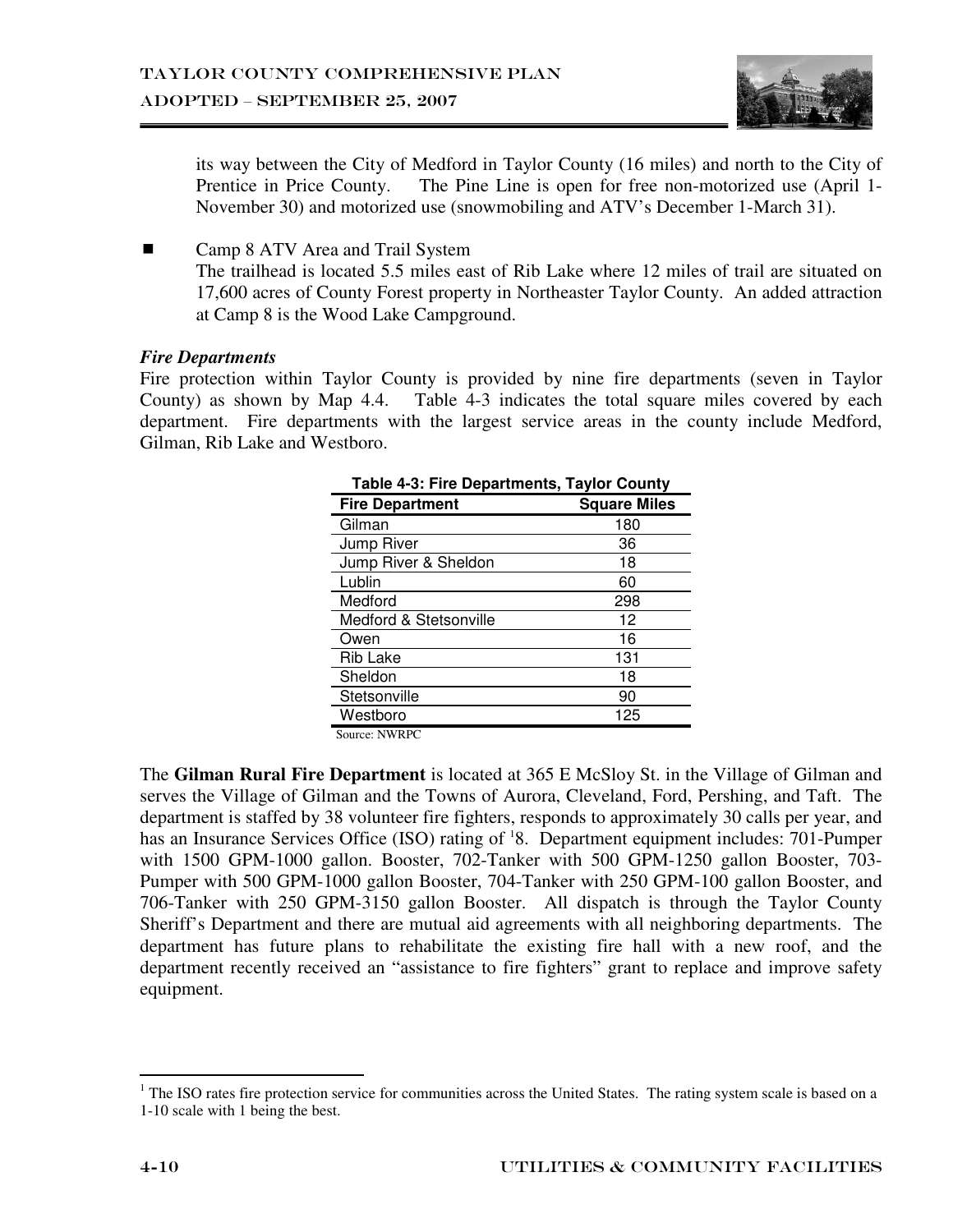

The **Lublin-Area Volunteer Fire District** fire hall is located at N1217 Railroad St. in the Village of Lublin and serves the Village of Lublin, Town of Roosevelt and the western one-half of the Town of Maplehurst. The department is staffed by 30 volunteer fire fighters, responds to approximately five calls per year, and has an Insurance Services Office (ISO) rating of 8.5. Department equipment includes: one 2,200 Gal. Tanker, one 1,800 gallon Pumper/Tanker, one 750 gallon Pumper, and one brush truck. All dispatch is through the Taylor County Sheriff's Department and there are mutual aid agreements with all neighboring departments. There are currently no future plans to expand the Lublin-Area Volunteer Fire Department.

The **Medford Area Fire Department** is located at 844 W Broadway Ave. in the City of Medford. The department covers 310 square-miles and has contracts for fire services with the City of Medford and the Towns of Browning, Chelsea, Goodrich, Grover, Hammel, Molitor and Medford. The department is staffed by 29 volunteer fire fighters, responds to approximately 65 calls per year, and has an Insurance Services Office (ISO) rating of 4. The department has a special mutual aid agreement with the Stetsonville Volunteer Fire Department (See Map 4.4 Fire Districts). This special mutual aid district consists of a 12 square mile area extending from CTH O to the north, Apple Avenue to the south, CTH E to the west and the Marathon County border to the east. In instances where a call is received from within this area for a structural fire, both departments are dispatched to respond. Other tasks the department assists in are ice rescue, auto-extraction, DNR wildfire suppression and public education.

The department owns and maintains a number of pieces of equipment including: #375-1980 Ford/Pierce with Telesquirt 75' Aerial Ladder & 1000 gpm midship pump, #305-1982 Ford/Pierce with 750 gpm midship pump and 1000 gallon tank #325- 1985 Chevrolet with 250 gpm pump & 100 gallon tank, Federal Surplus Unit, #350-1990 Ford L-8000 with Marion 18 foot walk-in rescue body, 11kW generator & Hurst Tools, #304-1995 International Tanker with 2000 gallon tank, #301-1998 Freightliner with Custom Fire Body with 1250 gpm pump, 1250 gallon tank and Class A & B Foam #307- 2003 International 7400 with Custom Fire Body with 1250 gpm pump, 1250 gallon tank and Class A & B Foam, #390-All-Terrain rescue vehicle, 2003 ATV rescue unit trailer & Command Post, and #306-Internationsl tandom 600-500 gpm, 3000 gall. Future plans for the Medford Area Fire Department include getting Federal dollars to become a satellite Task Force 6 Heavy Structural Collapse Rescue Team.

The **Stetsonville Volunteer Fire Department** fire hall is located at 532 E. CTH A in the Village of Stetsonville, and serves the Village of Stetsonville and the Towns of Deer Creek, Holway, and Little Black. The department is staffed by 35 volunteer fire fighters, responds to approximately 25 calls per year, and has an Insurance Services Office (ISO) rating of 7 within a five-mile radius and a rating of 10 outside of that. Department equipment includes: one pumper, one pumper/tanker, three tankers, one equipment van, and one personal van. All dispatch is through the Taylor County Sheriff's Department and there are mutual aid agreements with all neighboring departments. One special mutual aid agreement the department has is with the Medford Fire Department. This consists of long narrow area between Medford and Stetsonville (see yellow area on Map 4.4). Both departments are dispatched and respond if a call is received from this area. Any future plans to expand the Stetsonville Volunteer Fire Department are unknown at this time.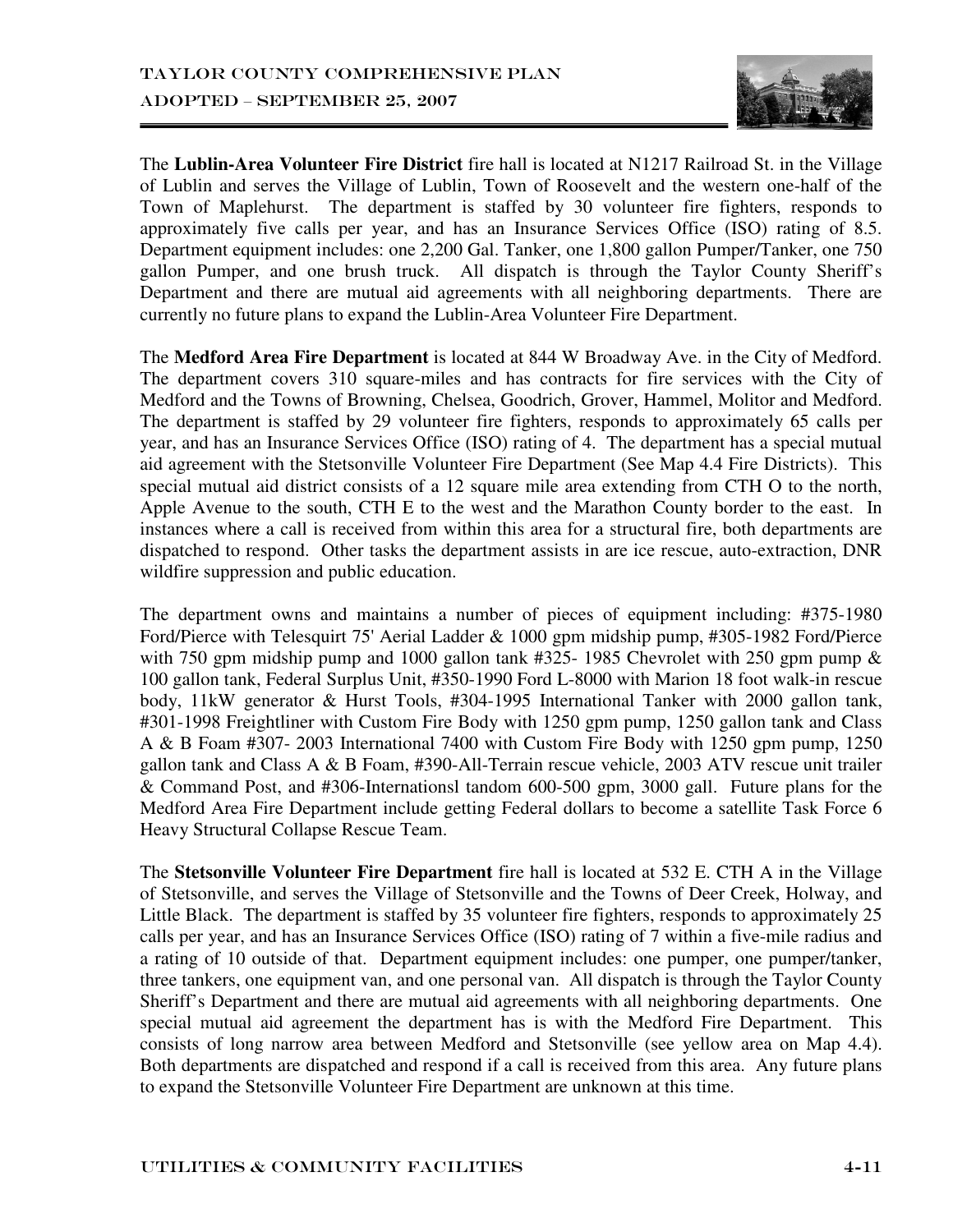

The **Rib Lake Fire Department** is located at 658 McComb Ave. in the Village of Rib Lake and serves the Village of Rib Lake, and the Towns of Greenwood, Rib Lake, and part of the Town of Hill and Spirit in Price County. The department is staffed by 26 volunteer fire fighters, responds to approximately 25 calls per year, and has an Insurance Services Office (ISO) rating of 7. Department equipment includes: two pumpers, two tankers, one rescue truck, one 6X6 Polaris Ranger and an ATV Fire & Rescue Unit. All dispatch is through the Taylor County Sheriff's Department and there are mutual aid agreements with all neighboring departments. Any future plans to expand the Rib Lake Fire Department are unknown at this time.

The **Jump River Fire Department** is located on STH 73 in Jump River and serves the Town of Jump River, one-half of the Town of Lawrence in Rusk County, and has a mutual aid agreement to respond to calls in the eastern half of McKinley with the Sheldon Fire Department. The department is staffed by 20 volunteer fire fighters, responds to approximately 10 calls per year, and has an Insurance Services Office (ISO) rating of 8 or 9. Department equipment includes: two pumpers, two tankers, and one rescue truck. All dispatch is through the Taylor County Sheriff's Department and there are mutual aid agreements with all neighboring departments. Any future plans to expand the Jump River Fire Department are unknown at this time.

The **Westboro Volunteer Fire Department** fire hall is located at N4941 Center St. in Westboro, WI. The department provides fire emergency services to the Town of Westboro, is staffed by 22-25 volunteer fire fighters, responds to approximately 12-20 calls per year, and has an Insurance Services Office (ISO) rating of 8 or 9. Department equipment includes: two pumpers (one 1,250) gal./min. and one 1,000 gal./min.), two tankers (one 2,000 gal. and one 2,250 gal.), and an equipment van. All dispatch is through the Taylor County Sheriff's Department and there are mutual aid agreements with all neighboring departments. Future plans are to build a new fire hall within the next five years.

The **Owen-Withee-Curtiss Fire Association** provides fire protection and emergency services to a 16 square mile area in portions of Maplehurst and Holway townships in Taylor County. The fire association is a merger of Owen and Curtis fire departments with fire halls located in each village. The Owen Fire Department has 31 volunteer fire fighters and an ISO rating of 4 and the Curtis Fire Department has 10 volunteer fire fighters and an ISO rating of 5. The Association is dispatched to approximately 25 fire-related calls per year with dispatch going through the City of Neillsville. The Owen-Withee-Curtis Fire Association has mutual aid agreements with all surrounding fire departments.

## *Police Departments*

Three municipal police departments and the Taylor County Sheriff's Department provide law enforcement services in Taylor County. Below is a description of each department.

The **Taylor County Sheriff's Department**, located at 224 S. Second St. in Medford, provides the majority of law enforcement services to approximately 967 square miles of Taylor County, particularly within the towns and unincorporated areas. The department employs 43 full-time staff with no part-time employees on the force. Staff includes a sheriff, chief deputy, juvenile/DARE officer, two investigators, three sergeants, administrative assistant, data records, court officer, K-9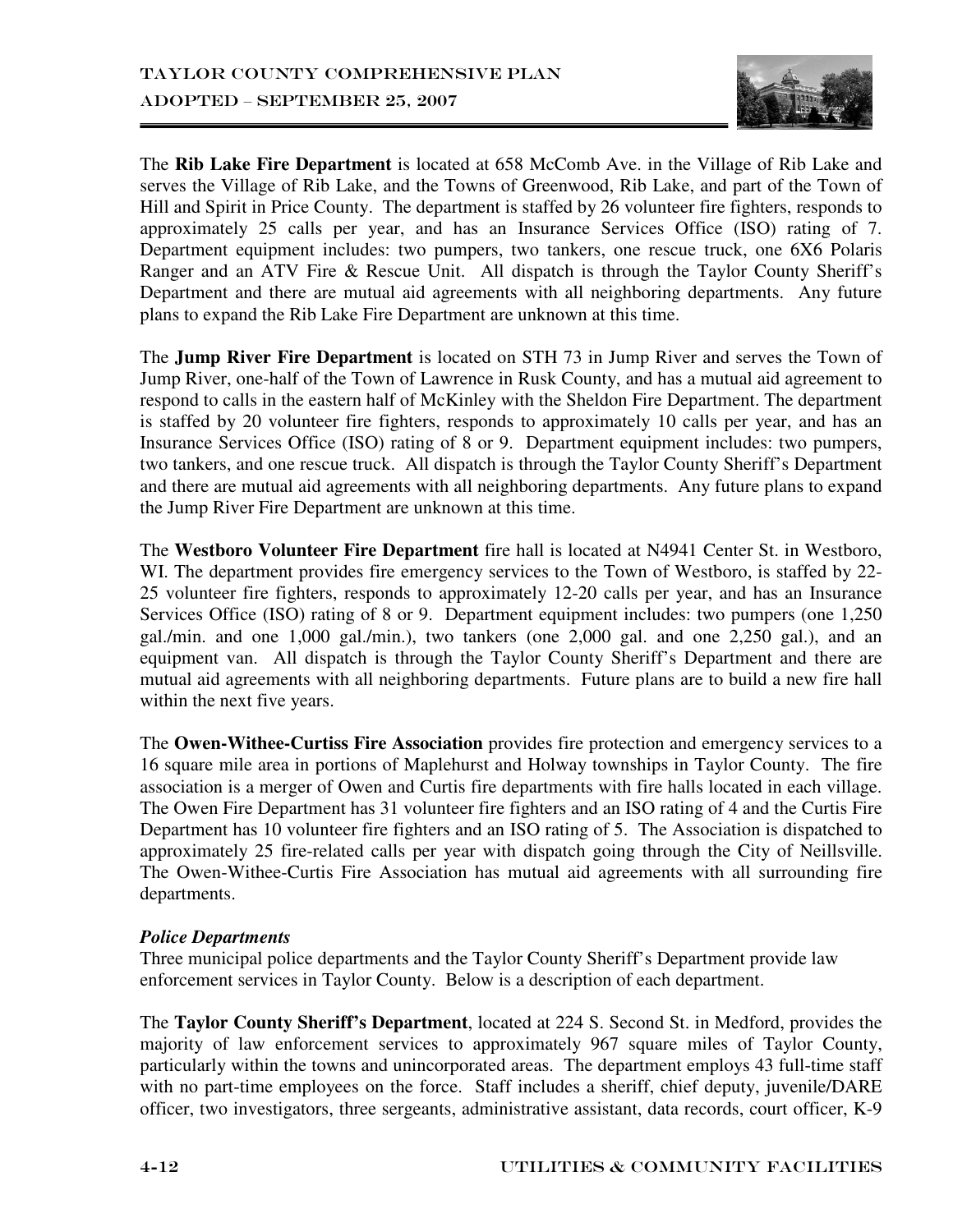

unit, 11 road (patrol) officers, and 20 jailors/dispatchers. One state Trooper and one DNR Game Warden are stationed in Taylor County. The Taylor County Sheriff's Department also provides ATV and snowmobiling patrolling duties. The Sheriff's Department is dispatched to all calls unless a municipal department is responding. All 9-1-1 emergency calls are dispatched through the County Sheriff's Office; no municipal department has its own dispatch.

**Medford Police Department**, located in the same building as the Taylor County Sheriff's Department, provides a 24 hour/day seven day a week police protective service in the City of Medford. The department consists of nine sworn officers, who include a chief, sergeant, detective, investigator, school liaison officer, and five patrol officers. The department also has one administrative assistant. All 9-1-1 emergency calls are dispatched through the County Sheriff's Office.

**Gilman Police Department**, located at 115 W Davlin Street in the Village of Gilman. The department is currently staffed with one full-time 40 hours/week Police Chief who is deputized. Dispatch is handled through the Taylor County Sheriff's Department. The department currently has no plans for increased staff, equipment, or facilities.

**Rib Lake Police Department**, located in the Village of Rib Lake at 655 Pearl St., includes one full-time officer who is a 40-hour a week employee with one patrol car. Police service is limited to the village limits. The department also has anywhere between 1-3 part-time officers to work weekends and special events in the village. Dispatch is handled through the Taylor County Sheriff's Department. The department currently has no plans for increased staff, equipment, or facilities.

## *Health Care Facilities*

Memorial Health Center is a 25-bed, not-for-profit, primary care hospital and clinic organization serving primarily Taylor and southern Price counties in north-central Wisconsin. The hospital, which was completely remodeled in 2006, is located in Medford with branch clinics located in Gilman, Medford, Prentice and Rib Lake. The hospital administers the Taylor County Ambulance Service, which is available 24 hours a day.

## *Child Care Facilities*

Taylor County Human Services Department keeps record of certified and licensed childcare providers in Taylor County. Currently there are nine licensed family providers, two licensed group providers, fifteen regular certification providers and one provisional certification provider. The childcare provider list is continuously updated by the Human Services Department.

## *Rescue*

The Taylor County Emergency Medical Services (EMS) and the Taylor County First Responders provide rescue services in Taylor County. The Taylor County EMS Office is operated through the Memorial Medical Center and located in the City of Medford. Rescue services are provided to most of Taylor except in the Maplehurst area where the Owen-Withee Fire and Ambulance is responsible and the McKinley area where the Sheldon Ambulance is summoned. The Taylor County EMS also serves parts of Hill and Spirit Townships in Price County. Ambulances are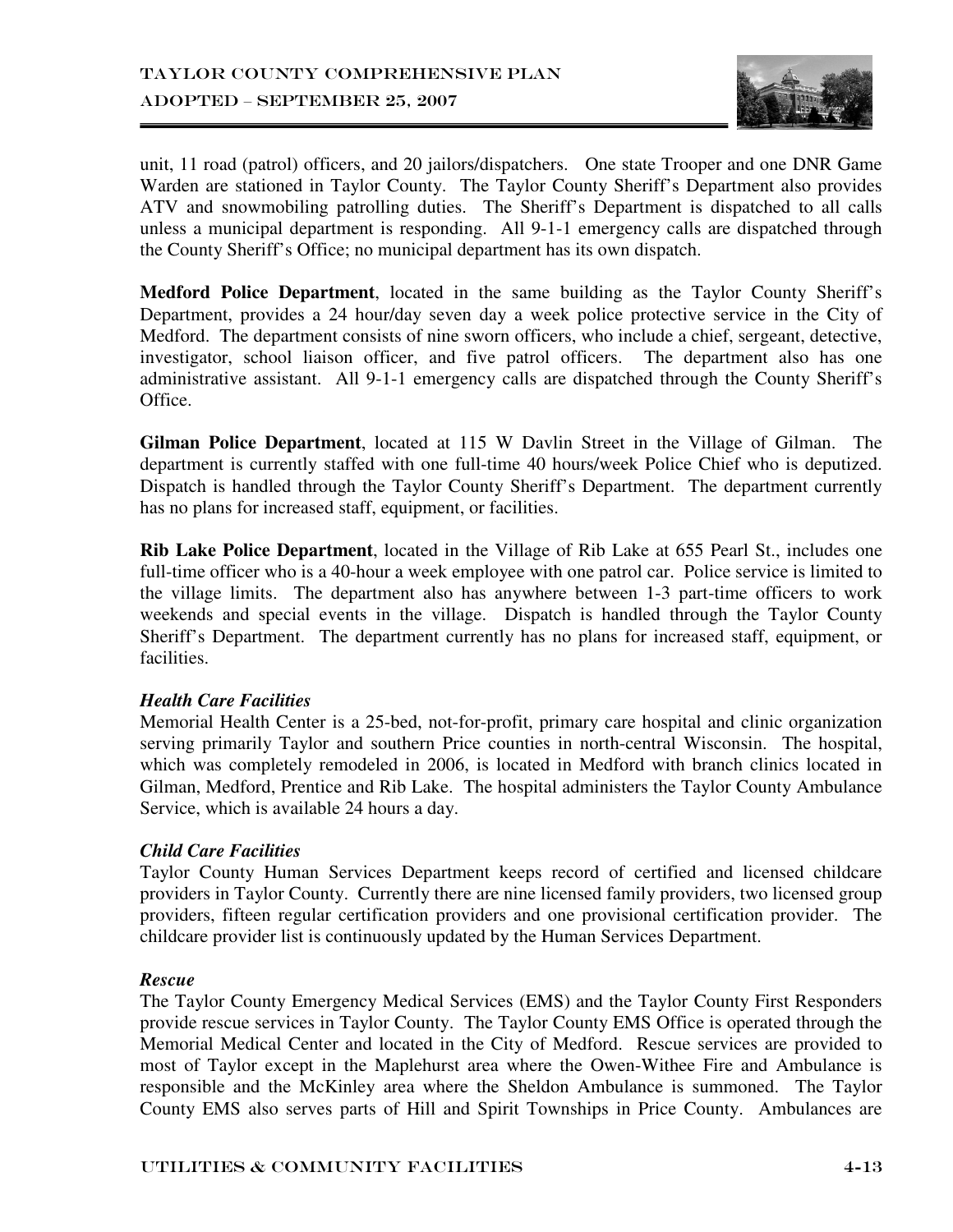

located in Medford (3), Gilman (1), and Rib Lake (1). The Taylor County First Responders have command centers in Jump River, Lublin, and Stetsonville. In the future, a first responder unit is planned in the Rib Lake area.

#### *Cemeteries*

Cemeteries are an important historic resource in any community. Management of cemeteries throughout Taylor County ensures that existing and future cemeteries will be maintained and made available for future memorials. There are currently thirty-five (35) known cemeteries spread throughout Taylor County. Table 4-4 lists current cemeteries in Taylor County and their location.

| <b>Table 4-4: TAYLOR COUNTY CEMETERIES</b> |                                                              |                                                 |            |  |
|--------------------------------------------|--------------------------------------------------------------|-------------------------------------------------|------------|--|
| <b>Municipality</b>                        | <b>Cemetery Name</b>                                         | Location                                        | Section #  |  |
| Chelsea                                    | Chelsea/Pilgrim's Rest                                       | Hwy. 13 & Cemetery Ave.                         | 1          |  |
|                                            | Whittlesey Catholic/Our Lady of Perpetual Help of Whittlesey | Between Settlement Rd. & Hwy. 13, east          | 26         |  |
|                                            | <b>Trinity Lutheran</b>                                      | Dassow Ave.                                     | 35         |  |
| Cleveland                                  | Hannibal                                                     | Cemetery Rd., east of Hannibal                  | 17         |  |
| Ford                                       | Meadowbrook Lutheran                                         | Co. B at Shadow Ave., south of Gilman           | 24W        |  |
|                                            | Meadowbrook Catholic/St. Peters & Pauls                      | Co. B, south of Gilman                          | <b>25W</b> |  |
| Goodrich                                   | St. Andrew Lutheran                                          | Hwy. 64 at Lemke Dr., west of Goodrich          | 27         |  |
| Greenwood                                  | St. Ann Catholic                                             | Brehm Ave.                                      | 9W         |  |
|                                            | St. Peter/Greenwood Lutheran                                 | Co. C, south of Wood Creek Ave.                 | 19E        |  |
| Grover                                     | Perkinstown                                                  | FR 121 at Red Wine Rd., south of<br>Perkinstown | 3S         |  |
| Holway                                     | Amish                                                        | Wren Dr.                                        | 11         |  |
|                                            | Holway Lutheran/Our Savior's                                 | Nelson Ave.                                     | 12         |  |
|                                            | Holway                                                       |                                                 | 22         |  |
|                                            | name unknown                                                 | (private)                                       | 28         |  |
|                                            | St. Mary Catholic                                            | Elm Ave. at Larson Dr.                          | 29         |  |
| <b>Jump River</b>                          | Mt. Nebo                                                     | Nebo Ave., south of Jump River                  | 18         |  |
| <b>Little Black</b>                        | Little Black/St. Mary's Catholic                             | Birch Dr., south of Nelson Ave.                 | 8          |  |
|                                            | <b>Sacred Heart Catholic</b>                                 | Co. A, west of Stetsonville                     | 24         |  |
|                                            | Stetsonville Public                                          | Hwy. 13                                         | 25         |  |
|                                            | Zion Lutheran/God's Acres                                    | Hwy. 13                                         | 25         |  |
| <b>Maplehurst</b>                          | <b>First Apostolic</b>                                       | Hwy. 64 at Co. T                                | 5          |  |
|                                            | Maplehurst                                                   | Co. A-T, east of jct. with Buffalo Dr.          | 33         |  |
| <b>Medford</b>                             | Evergreen 1/Catholic                                         | Hwy. 64, east of Medford                        | 26         |  |
|                                            | Evergreen 2                                                  | Hwy. 64, east of Medford                        | 26         |  |
| <b>Molitor</b>                             | Molitor/St. Anthony's                                        | Division Dr.                                    | 33         |  |
| Pershing                                   | name unknown                                                 | East Loop Rd.                                   | 10         |  |
|                                            | Donald                                                       | Co. M, west of Donald                           | 18         |  |
| <b>Rib Lake</b>                            | Lake View                                                    | Timber Dr., east side of Rib Lake               | <b>26W</b> |  |
|                                            | name unknown                                                 | Fawn Ave., west of Co. C                        | 36W        |  |
| Roosevelt                                  | St. Stanislaus                                               | Co. F, west of Lublin                           | 15         |  |
|                                            | Holy Assumption Orthodox                                     | Co. F, NE of Lublin                             | 15         |  |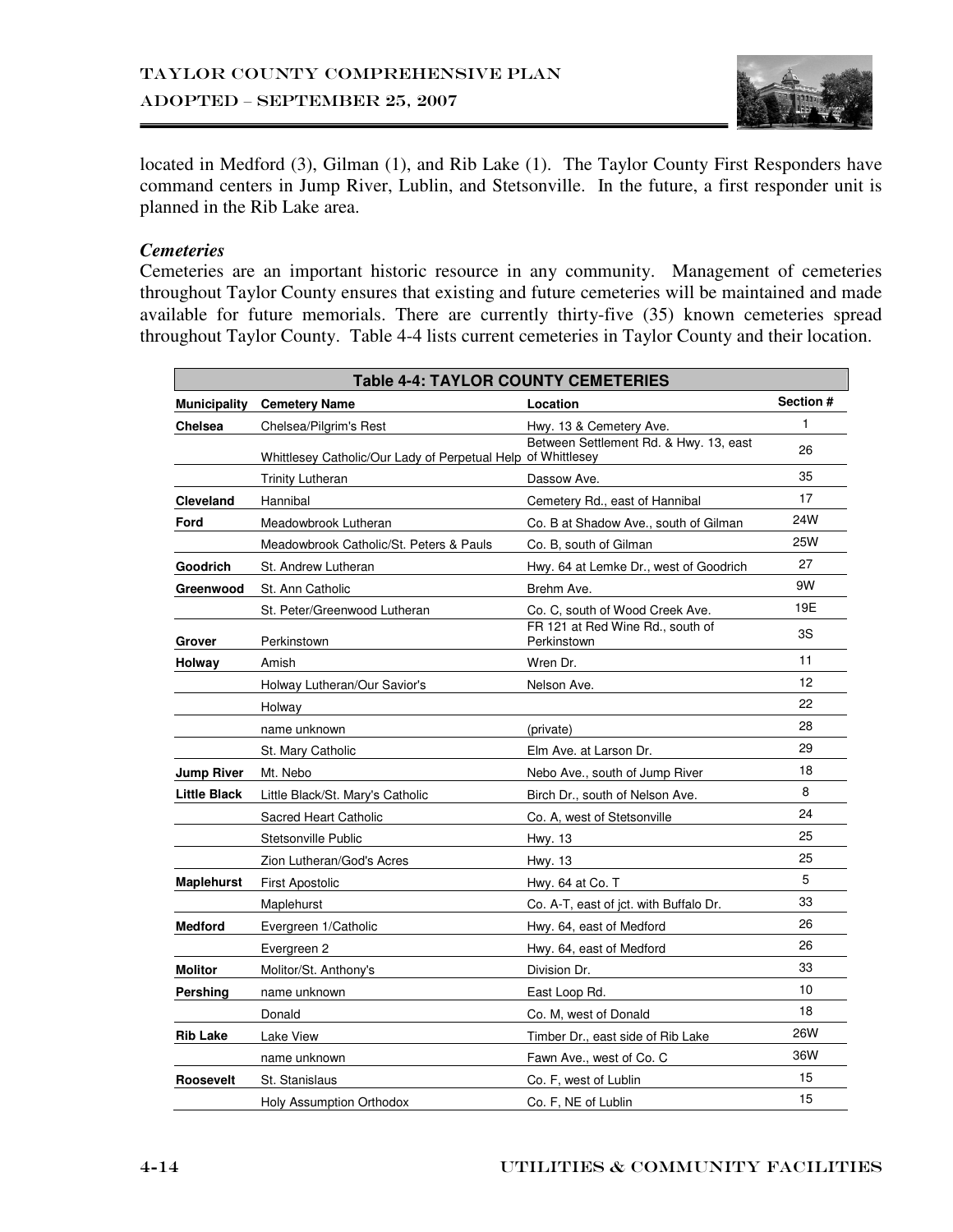

| <b>Table 4-4: TAYLOR COUNTY CEMETERIES</b> |                          |                                  |      |  |
|--------------------------------------------|--------------------------|----------------------------------|------|--|
|                                            | St. Mary Polish National | Co. F, west of Lublin            | 22   |  |
| Taft                                       | Taft                     | Jct. Pinewood Dr. & Meridian Dr. | 33   |  |
| Westboro                                   | Northside                |                                  | 12EC |  |
|                                            | Mt. Olive                | Co. D, west of Westboro          | 14FC |  |

## 4.3 Future Needs for Utilities & Community & Community **FACILITIES**

This chapter has identified and provided information on existing utilities and community facilities serving Taylor County. In order to access future needs for services related to utilities and community facilities, Table 4-5 provides details on the need to expand, rehabilitate, or provide new facilities/utilities in Taylor County and a timeframe that forecasts the needs to deal with the future needs for services in Taylor County that are related to utilities and community facilities.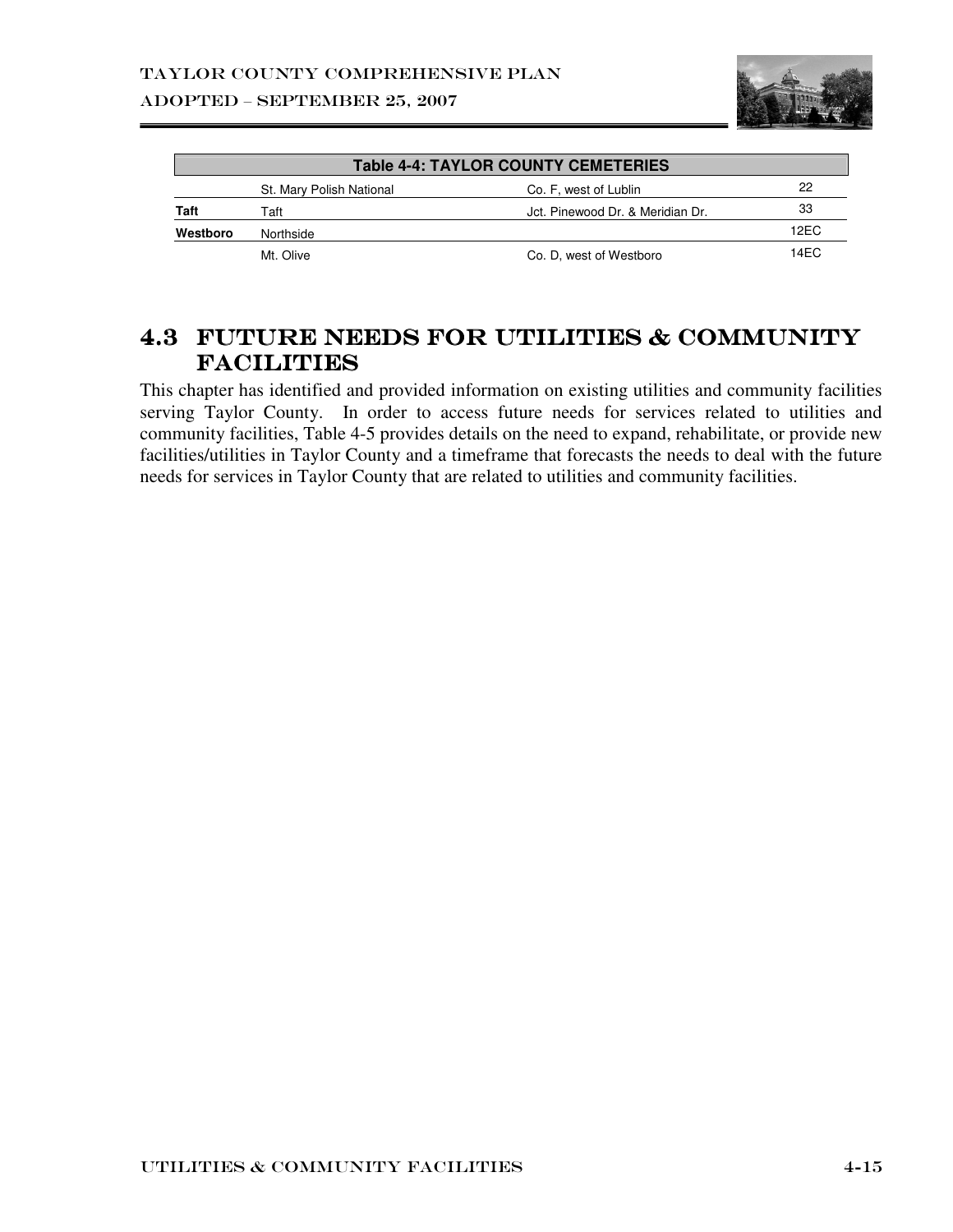ADOPTED – SEPTEMBER 25, 2007



| Table 4-5: Future Utilities and Community Facilities Timetable |               |       |            |               |              |            |                                                                                                                                 |  |
|----------------------------------------------------------------|---------------|-------|------------|---------------|--------------|------------|---------------------------------------------------------------------------------------------------------------------------------|--|
|                                                                | 2007-2017     |       | 2018-2027  |               |              |            |                                                                                                                                 |  |
|                                                                | <b>Expand</b> | Rehab | <b>New</b> | <b>Expand</b> | <b>Rehab</b> | <b>New</b> | <b>Comment</b>                                                                                                                  |  |
| <b>Sanitary Sewer Service</b>                                  |               | X     |            |               | X            |            | During the planning horizon, it is anticipated sanitary<br>districts will continue to maintain equipment and<br>infrastructure. |  |
| Storm Water Management                                         |               |       |            |               |              |            |                                                                                                                                 |  |
| <b>Water Supply</b>                                            |               |       |            |               |              |            |                                                                                                                                 |  |
| Solid Waste Disposal                                           |               |       |            |               |              |            |                                                                                                                                 |  |
| <b>Recycling Facilities</b>                                    |               | X     |            |               | X            |            | Continued educational efforts and programs will be<br>provided to residential customers as needed.                              |  |
| <b>Communication Facilities</b>                                |               |       |            |               |              |            |                                                                                                                                 |  |
| Power Plants and Trans. Lines                                  |               |       |            |               |              |            |                                                                                                                                 |  |
| Cemeteries                                                     |               |       |            |               |              |            |                                                                                                                                 |  |
| Pipelines                                                      |               |       |            |               |              |            |                                                                                                                                 |  |
| <b>Health Care Facilities</b>                                  |               |       |            |               |              |            |                                                                                                                                 |  |
| <b>Child Care Facilities</b>                                   |               |       |            |               |              |            |                                                                                                                                 |  |
| Law Enforcement                                                |               | X     | X          |               | X            | X          | Departments will continue to upgrade equipment to<br>ensure safety and other measures are met.                                  |  |
| Fire                                                           |               | X     | X          |               | X            | x          | See fire department summaries for comments.                                                                                     |  |
| Rescue                                                         |               |       |            |               |              |            |                                                                                                                                 |  |
| Libraries                                                      |               |       |            |               |              |            |                                                                                                                                 |  |
| Schools                                                        |               |       |            |               |              |            |                                                                                                                                 |  |
| Parks                                                          |               | X     |            |               | X            |            | Maintenance will continue at the existing parks.                                                                                |  |
| <b>Trails</b>                                                  |               | X     |            |               | X            |            | Maintenance will continue at the existing parks.                                                                                |  |
| Town Hall/Garage                                               |               |       |            |               |              |            |                                                                                                                                 |  |
| <b>Other Govt. Facilities</b>                                  |               |       |            |               |              |            |                                                                                                                                 |  |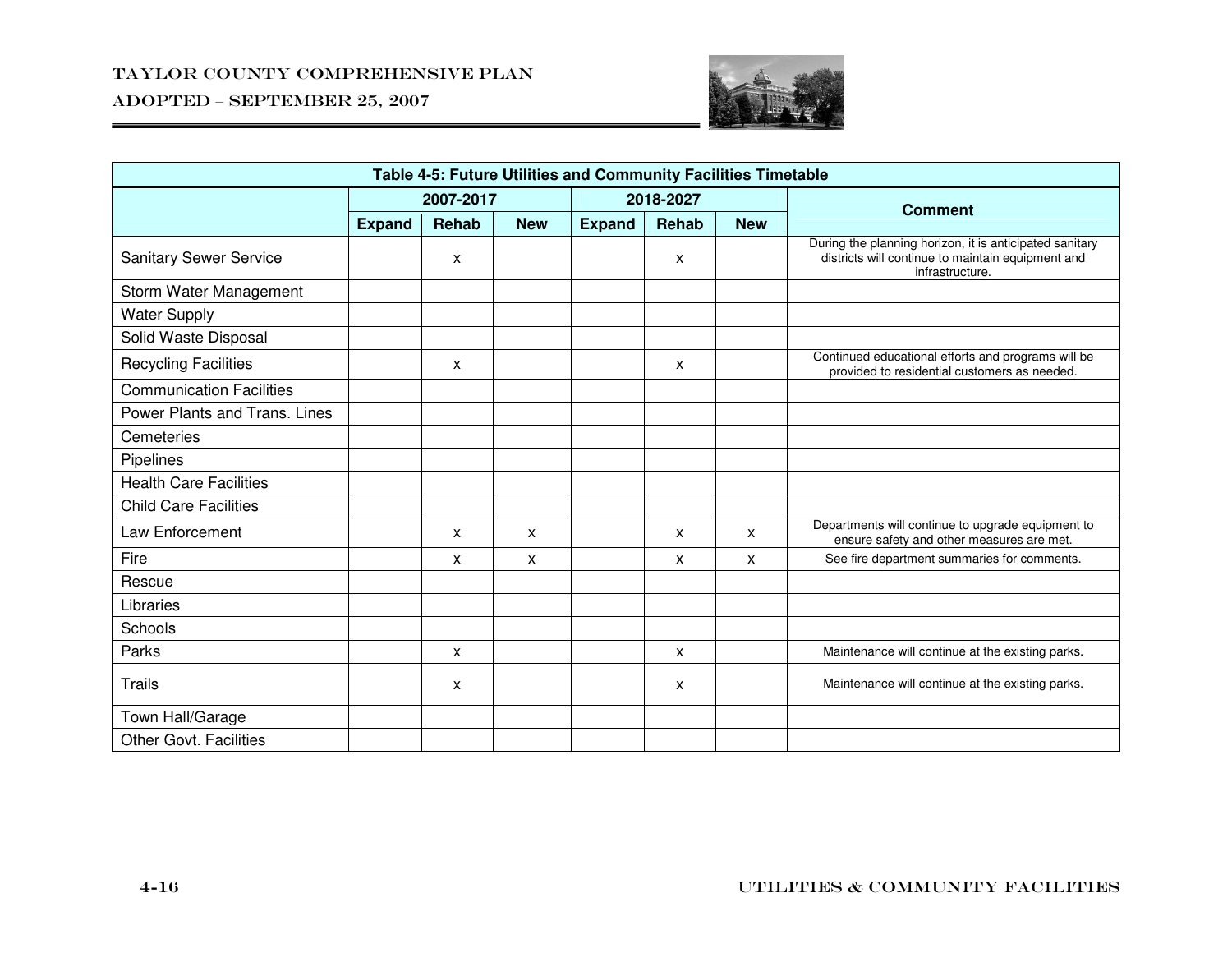

## 4.4 PROGRAMS & POLICIES TO GUIDE FUTURE DEVELOPMENT OF UTILITIES & COMMUNITY **FACILITIES**

In order to expand on the future utilities and community facilities timetable above, this plan also recommends the following policies and programs:

- **1)** Encourage Compact Development This plan supports local planning efforts that direct growth to planned areas that are easily provided with community services and utilities where available. Where development is planned in the County's rural areas, this plan encourages subdivision and development practices that preserve large parcels of natural undeveloped land. This conclusion is partially drawn from the fact that nearly 60 percent of survey respondents favored subdivision and development practices that preserve large parcels of natural undeveloped land through public policies and ordinances. (See survey results – Question #2 (Housing)
- **2)** Promote Joint Service Agreements In the rural areas of Taylor County, the key public services provided to town residents and property owners include public education and school busing, police and fire protection, emergency medical service, road maintenance, and recycling services. This plan encourages local governments to explore or extend joint service agreements with neighboring communities and Taylor County where consolidating and coordinating services can result in future cost savings. This is evident by the fact that over 60 percent of respondents to the countywide survey support sharing equipment or personnel with neighboring and/or overlapping municipalities if it afforded a cost savings. (See survey results – Question #3 (Intergovernmental Cooperation)
- **3)** Promote Long-Range Infrastructure Planning It is critical to coordinate future land use development with planning improvements to public sanitary sewer systems. Taylor County and local municipalities can partner to promote long-range sewer system planning. These include:
	- Helping guide development into areas with public sanitary sewer systems.
	- Support the study of potential extensions of municipal sanitary sewer lines.
	- Assist in creating new sanitary or utility districts.
	- Provide information to property owners considering group or community waste treatment facilities.

The majority of Taylor County residents feel that new homes and businesses should be encouraged primarily in or next to communities where sewer and water utilities are available. (See survey results – Questions #1 & #2 (Utilities & Community Facilities)